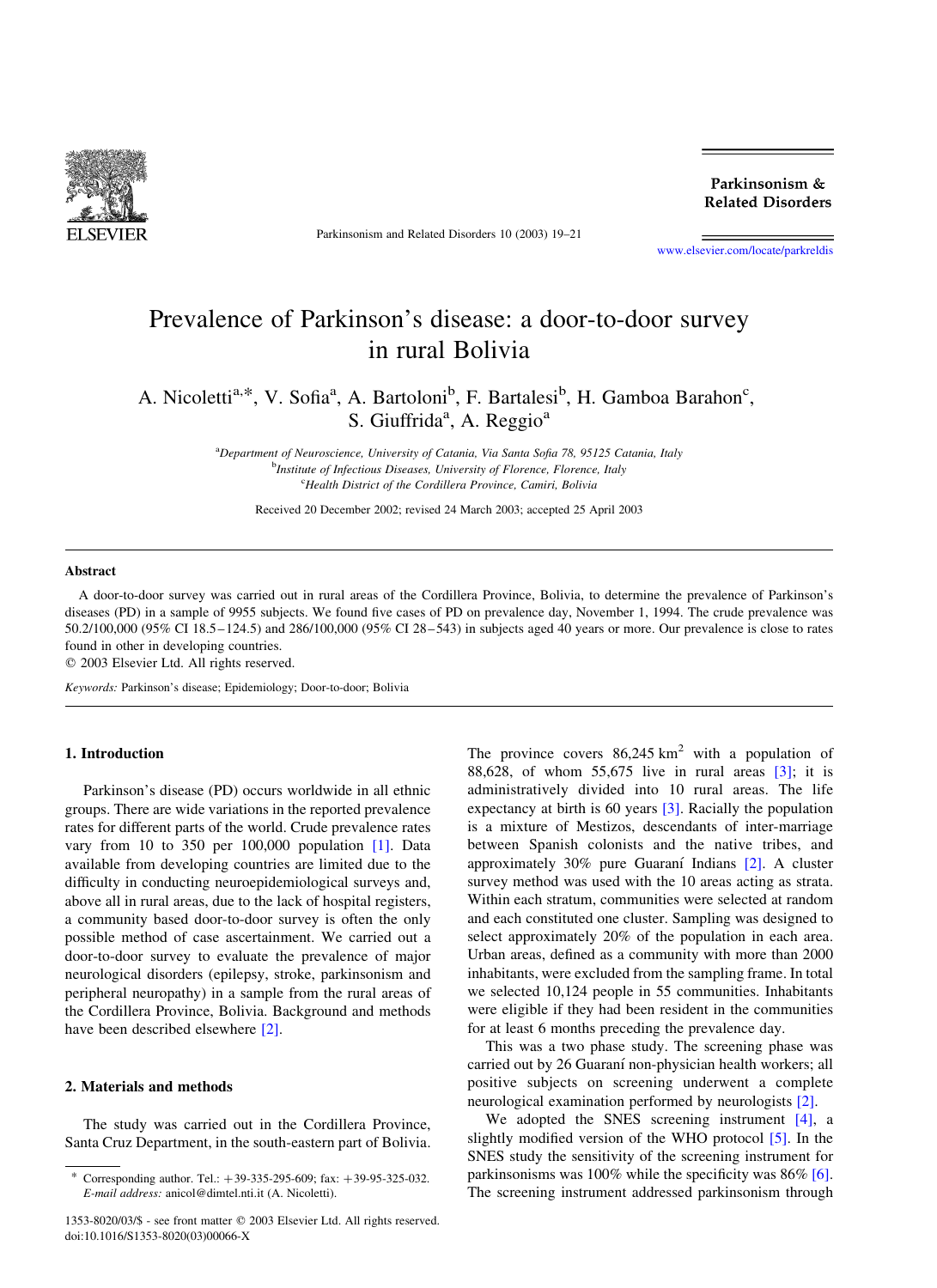Table 1 Age-specific prevalence of PD in population aged 40 years or above

| Age       | Population | Number of cases | cases/100,000 | 95% CI     |
|-----------|------------|-----------------|---------------|------------|
| $40 - 49$ | 786        |                 | 133           | $0 - 397$  |
| $50 - 59$ | 497        |                 | 371           | $0 - 892$  |
| $60 +$    | 497        |                 | 443           | $0 - 1076$ |
| Total     | 1780       |                 | 286           | $28 - 543$ |

two specific items: one question about the presence of rigidity or slowness in movement and the other concerning the presence of tremor.

We determined the prevalence of PD as a point prevalence on the prevalence day, November 1, 1994.

PD was defined in the context of parkinsonism, and four cardinal signs were considered: resting tremor, bradykinesia, rigidity, and postural-reflex impairment. For parkinsonisms at least two of the cardinal signs had to be present.

PD was diagnosed by ruling out the subtypes of parkinsonism. A further requirement was that at least one of the cardinal signs had to be either resting tremor or bradykinesia [\[7\]](#page-2-0).

Analysis was carried out using the Csample module of EPI-INFO 6 in order to allow for the cluster sampling. All results presented are therefore adjusted for both area stratification and clustering [\[8\]](#page-2-0). In addition results were age-adjusted to the World standard population to facilitate international comparison [\[9\].](#page-2-0)

### 3. Results

The eligible population consisted of 10,124 subjects. At the end of the screening 9955 questionnaires had been completed. Out of the 9955 screened subjects, 1780 (17.9%) were aged 40 years or more (886 male and 894 female).

Of the 9955 subjects screened 1130 (11.3%) were positive as defined by the screening instrument, of whom 469 (41.5%) were aged 40 years and above. Of these 1027 were directly examined by neurologists in phase two. One hundred and three (10%) were not examined of whom 86 were not found, 10 died during the study and seven refused the neurological examination.

Table 2 Clinical features

Out of the 1780 subjects aged 40 years and above 156 (8.76%) were positive in the specific items for parkinsonism at the screening instrument and, in particular, 89 subjects (5%) were positive at the item concerning the presence of rigidity while 67 (3.8%) reported the presence of tremor.

After an extensive neurological evaluation five subjects (two males and three females) fulfilled the diagnostic criteria adopted. Two cases were classified as vascular parkinsonism and excluded from the analysis.

The crude prevalence of PD was 50.2/100,000 (95% CI 18.5–124.5), 97.3/100,000 age-adjusted to the world standard population, while prevalence was 286/100,000 (95% CI 28–543) in the population aged 40 years or more and 304/100,000 age-adjusted to the world standard population. Prevalence increased with age reaching 443/100,000 in the class aged 60 years or more. In the population aged 40 years and above prevalence was higher in women than in men (323 and 248/100,000, respectively). Age-specific prevalence are shown in Table 1.

None of these patients underwent a neurological examination before the survey and had not received specific treatment. Clinical features are summarized in Table 2.

# 4. Discussion

Prevalence rates of PD from developed countries are generally higher than those reported from developing ones. Door-to-door surveys carried out in industrialized countries have found crude prevalence rates that range from 131 per 100,000, Copiah County, to 350 per 100,000 reported in France [\[1\]](#page-2-0). Only few door-to-door neuroepidemiological surveys have been carried out in developing countries and the majority of them have been carried out in urban or mixed areas.

We carried out a door-to-door survey to determine prevalence rates of the most common neurological disorders in rural Bolivia, including PD.

Our crude prevalence of 50.2/100,000 is close to the majority of rates reported from surveys with similar study design carried out in developing countries (Igbo-Ora Nigeria 10/100,000; Chine six cities 44/100,000; 27/100,000 South Arabia; China 29 province 15/100,000) [\[1\]](#page-2-0).

| Patients | Sex | Age | Resting tremor           | Bradykinesia | Rigidity | Impairment Postural reflex | Emi-parkinson  |
|----------|-----|-----|--------------------------|--------------|----------|----------------------------|----------------|
|          | F   | 58  |                          |              |          |                            | N              |
|          | F   | 55  |                          |              |          |                            | N              |
|          | M   | 70  |                          |              |          |                            | N              |
|          | M   | 80  | $\overline{\phantom{0}}$ |              |          |                            | N              |
|          | Е   | 45  |                          |              |          |                            | Y (Right side) |
|          |     |     |                          |              |          |                            |                |

F, female; M, male; N, no; Y, yes.